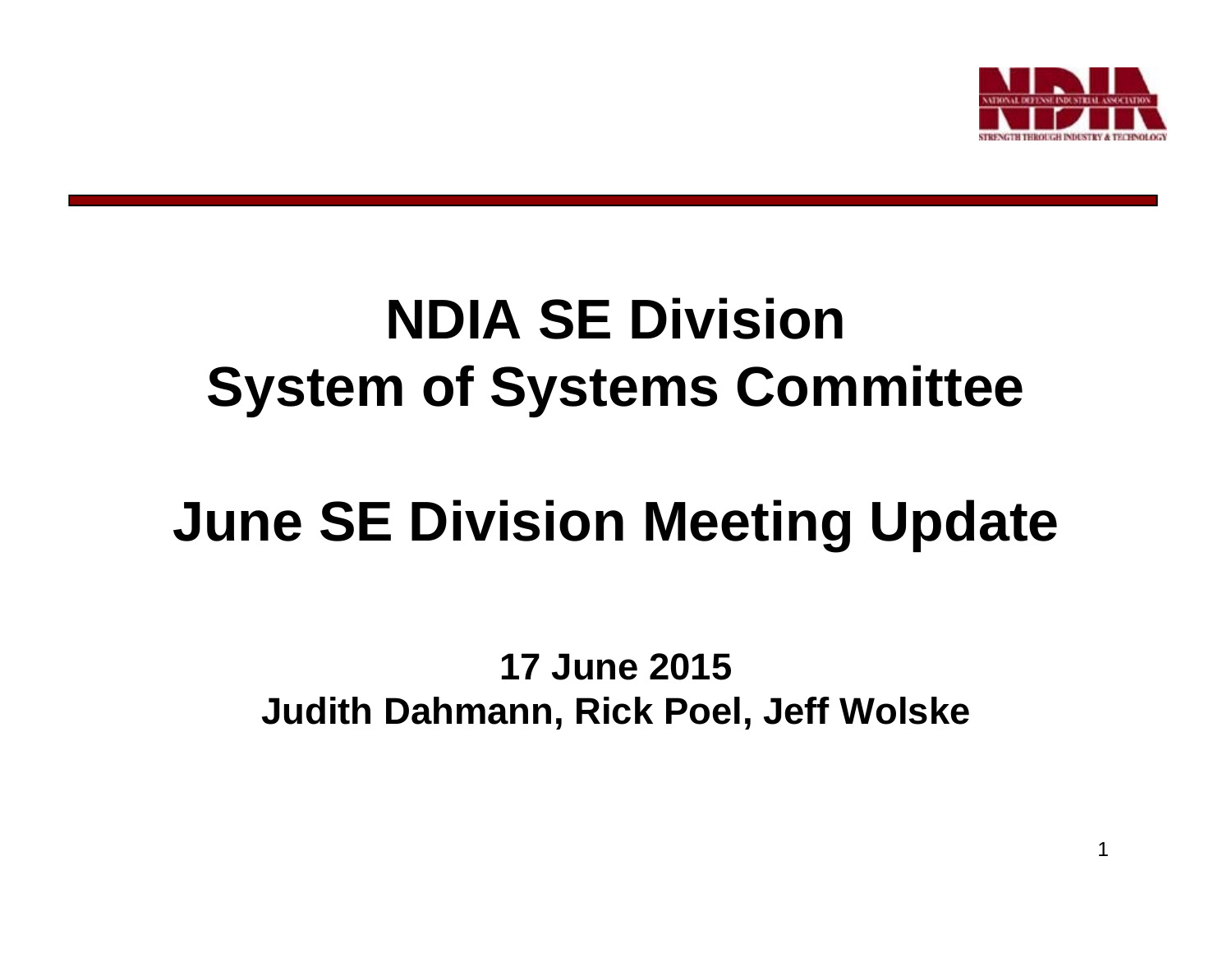

## 1) SoSCIE Webinars: System of Systems Collaborators Information Exchange (1 of 2)

- **April 28:** Synthesizing and Specifying Architectures for System of Systems; Dr. C. Robert Kenley, Purdue University
- **May 5:** SoS Considerations in the Engineering of Systems; Dr. Judith Dahmann, The MITRE **Corporation**
- **May 19:** Lifecycle Modeling Language and SoS; Dr. Steven Dam, SPEC Innovations
- **June 9:** Lifecycle Verification of a System of Systems; Mr. Brian Hatchell, Mr. Fredrick Mauss, and Mr. Kurt Silvers, Pacific Northwest National Laboratory
- • **June 23:** Incremental Commitment Spiral Model as Applied to SoS; Dr. Jo Ann Lane, University of Southern California and Dr. Rich Turner, Stevens Institute of Technology
- $\bullet$  **July 28:** Maintaining Emergence in Systems of Systems Integration: A Contractual Approach using SysML; Dr. Jeremy Bryans, Dr. John Fitzgerald, and Dr. Richard Payne, Newcastle University, UK and Mr. Klaus Kristensen, Bang & Olufsen
- • **Aug 11:** Systems Integration: He Who Hesitates Is Lost; Mr. James R. Armstrong, Stevens Institute of Technology
- $\bullet$  **Aug 25**: A Practitioner's Approach Using Model Based Systems Engineering (MBSE) in Systems of Systems; Mr. Richard Deakins and Mr. Doug Parsons, U.S. Army Aviation and Missile Research, Development and Engineering Center
- $\bullet$ **Sept 1:** Approach to Capability-Based System-of-Systems Framework in Support of Naval Ship Design; Dr. Santiago Balestrini-Robinson and Dr. Simon Briceño, Georgia Institute of Technology; Cdr Jacques P. Olivier, Department of National Defence, Canada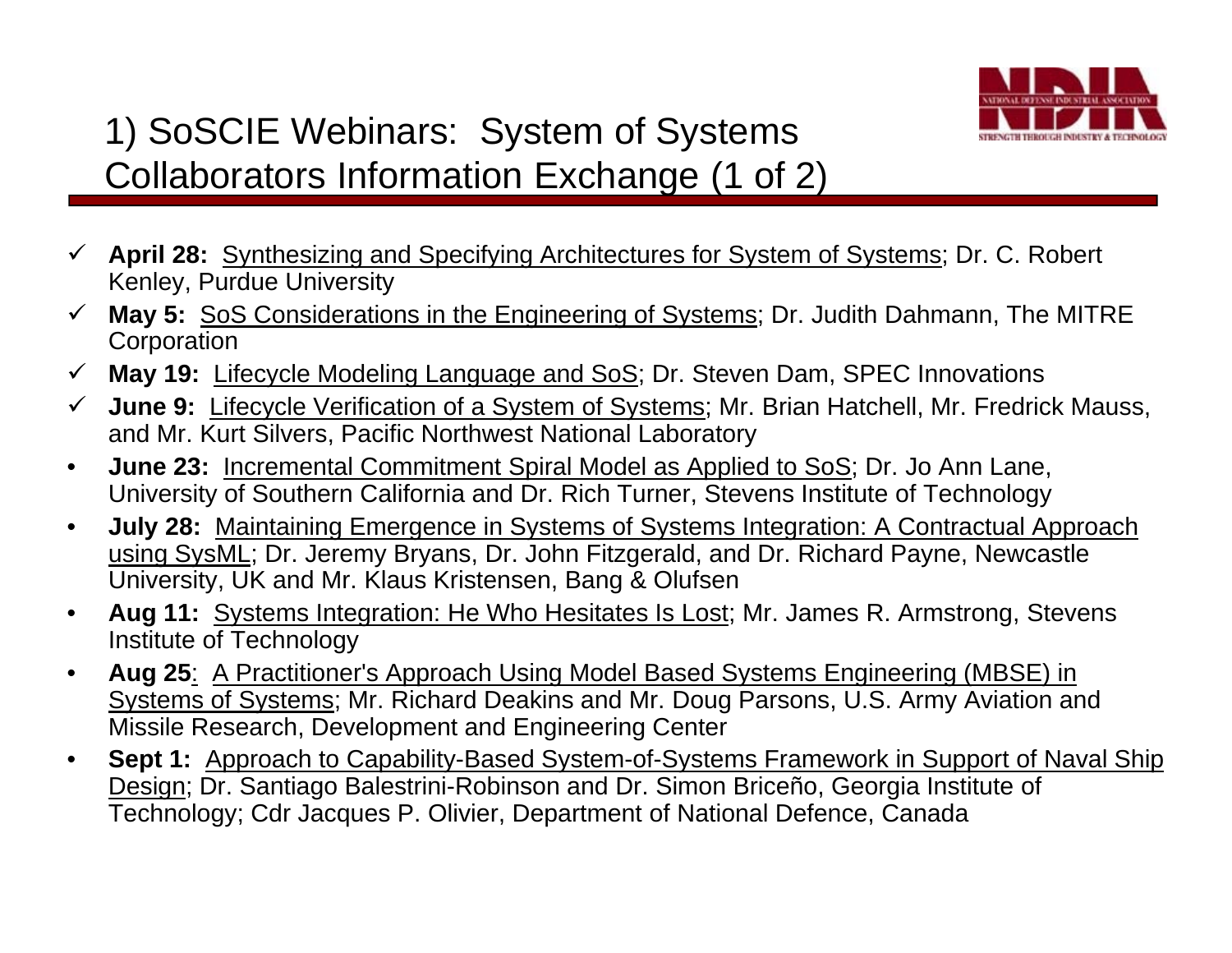

## 1) SoSCIE Webinars: System of Systems Collaborators Information Exchange (2 of 2)

- • **Sept 15:** Traceable Engineering of Fault-Tolerant System of Systems; Dr. Zoe Andrews, Dr. Claire Ingram, Dr. Richard Payne, and Prof. Alexander Romanovsky, Newcastle University, UK; Prof. Jon Holt and Mr. Simon Perry, Scarecrow Consultants Limited, UK
- $\bullet$  **Sept 29:** Set-Based Design in Requirements Development; Dr. Norbert Doerry, Naval Sea Systems Command
- $\bullet$ **Oct 6:** The Human Systems Integration Framework (HSIF): Defining a New Role to Enhance Cross-Domain Collaboration; Dr. Matthew R. Risser and Mr. Frank C. Lacson, Pacific Science & Engineering Group
- • **Oct 20:** Model-based Product Line Engineering - Variations on a Theme; Mr. Matthew C. Hause, Atego
- $\bullet$  **Nov 11:** Towards a New Paradigm for Management of Complex Engineering Projects: A System-of-Systems Framework; Ms. Jin Zhu and Dr. Ali Mostafavi, Florida International **University**
- $\bullet$  **Nov 24:** Preferential System Connectivity and Its Impact on Performance; Dr. David Flanigan and Mr. Jeffery Dixon, The Johns Hopkins University Applied Physics Laboratory
- • **Dec 1:** Modelling Patterns for Systems of Systems Architectures; Dr. Claire Ingram and Dr. Richard Payne, Newcastle University, UK
- $\bullet$  **Dec 15:** Towards Technical Reference Frameworks to Support Open System Architecture Initiatives; Dr. Douglas C Schmidt, Software Engineering Institute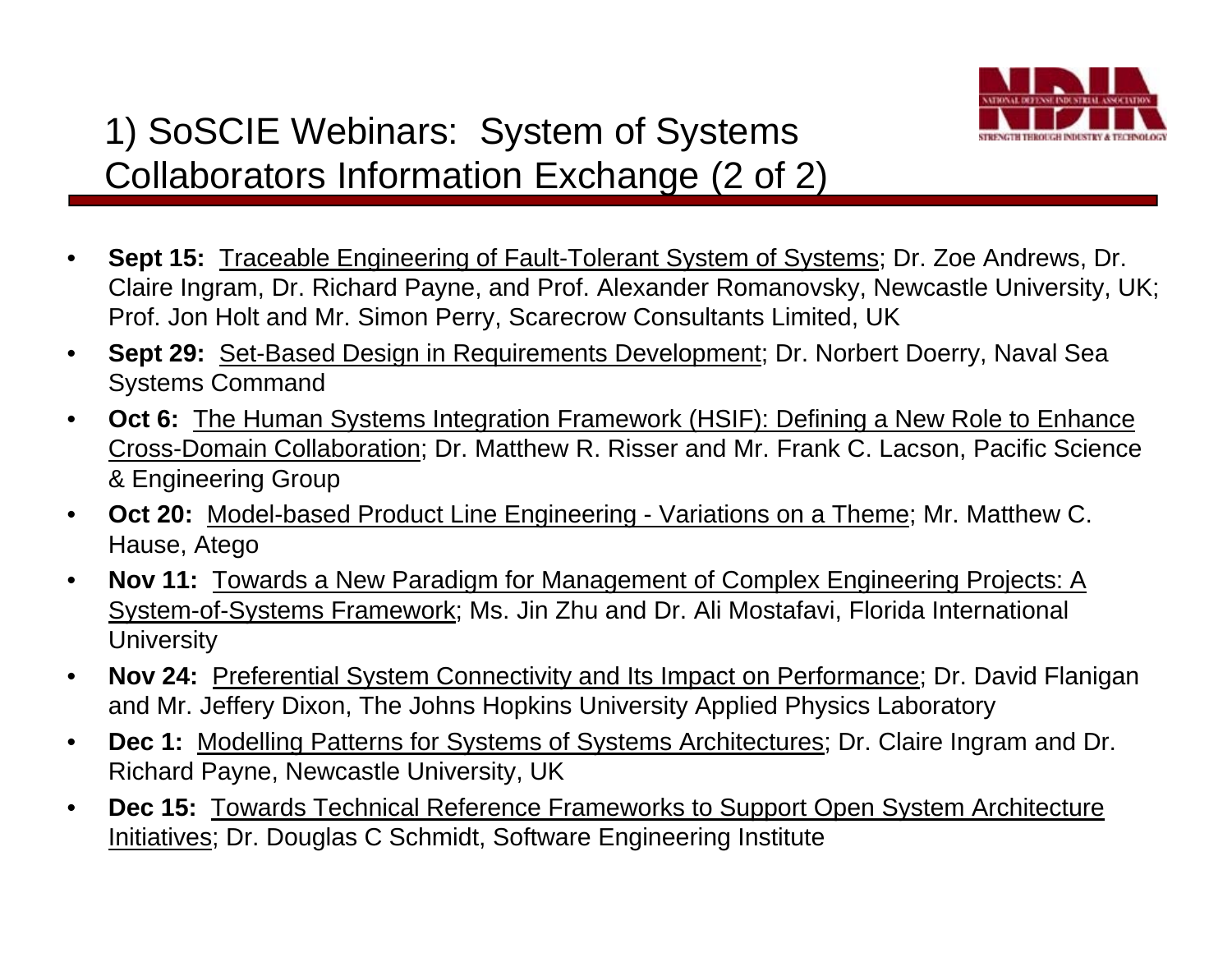

## 2) System of Systems Committee Meetings

- $\checkmark$  **April 10:** Mission Based Analysis and Joint Mission Threads supporting the Digitally Aided Close Air Support (DACAS) SoS Initiative; Marsha Mullins, JS J6 Joint Fires Division
- $\checkmark$  **June 4:** The Evolution of SE Standards and Practices: ISO/IEC/IEEE 15288 Based Harmonization; Garry Roedler, Lockheed Martin